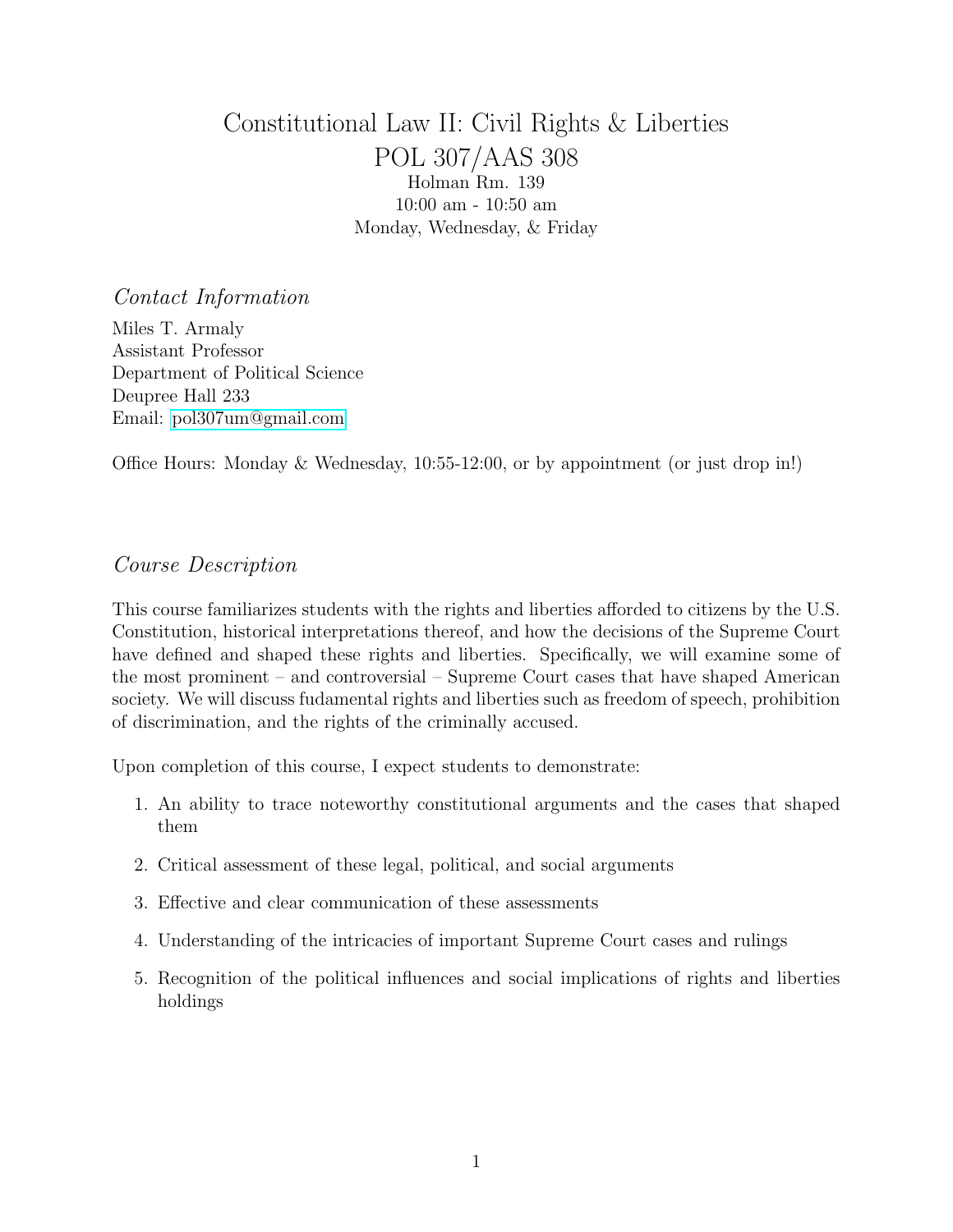# Course Materials

This text is available at any reputable bookstore. I strongly recommend obtaining the book used from an online retailer (e.g., [here\)](https://goo.gl/sgZhTY) as this is likely to save you substantial costs. The text is also available in eTextbook format, which can also save money.<sup>[1](#page-1-0)</sup> Additional course materials (such as Supreme Court decisions) are readily available online or will be disseminated electronically via the course's Blackboard page.

• Epstein, Lee and Thomas G. Walker. 2016. Constitutional Law for a Changing America: Rights, Liberties, and Justice,  $9<sup>th</sup>$  edition. CQ Press.

Note that this the ninth edition of the text. You must purchase this edition and not a previous one. Older editions may not contain exerpts of cases we will discuss in class, may omit some cases altogether, and will not cover more recent cases.

# Course Requirements

### **EXAMS**

There will be a midterm and a final exam in this course. Both will be comprised of multiple choice and short answer questions. The final exam will only include materials covered after the midterm. The midterm will be held during a regularly scheduled class meeting. The final exam will take place Friday, May 11 at 8:00 am in our regularly scheduled classroom.

### WRITING ASSIGNMENTS

You will be responsible for producing two (2) written assignments throughout the semester. Much more information will be given about these assignments in class, but to preview:

- Legal Brief: You will select a case of interest, highlight the major details, identify the controversy, outline the interpretation and application of the Constitution in both the majority opinion and any concurrences or dissents, and briefly discuss any social, legal, and political implications of the ruling.
- Persuasive Essay: You will select a case of interest and make a balanced argument for why each side should win. Each side should receive equal space and credibility. Tone must be impartial, non-judgmental, conciliatory, and respectful. The reader should never recognize your "true" position. Your conclusion must present a compromise.

<span id="page-1-0"></span><sup>1</sup>Please note that you do not need special equipment to view eBooks. Amazon offers free Kindle software for Mac, PC, Android, and iPhones. This software can be used to access the book.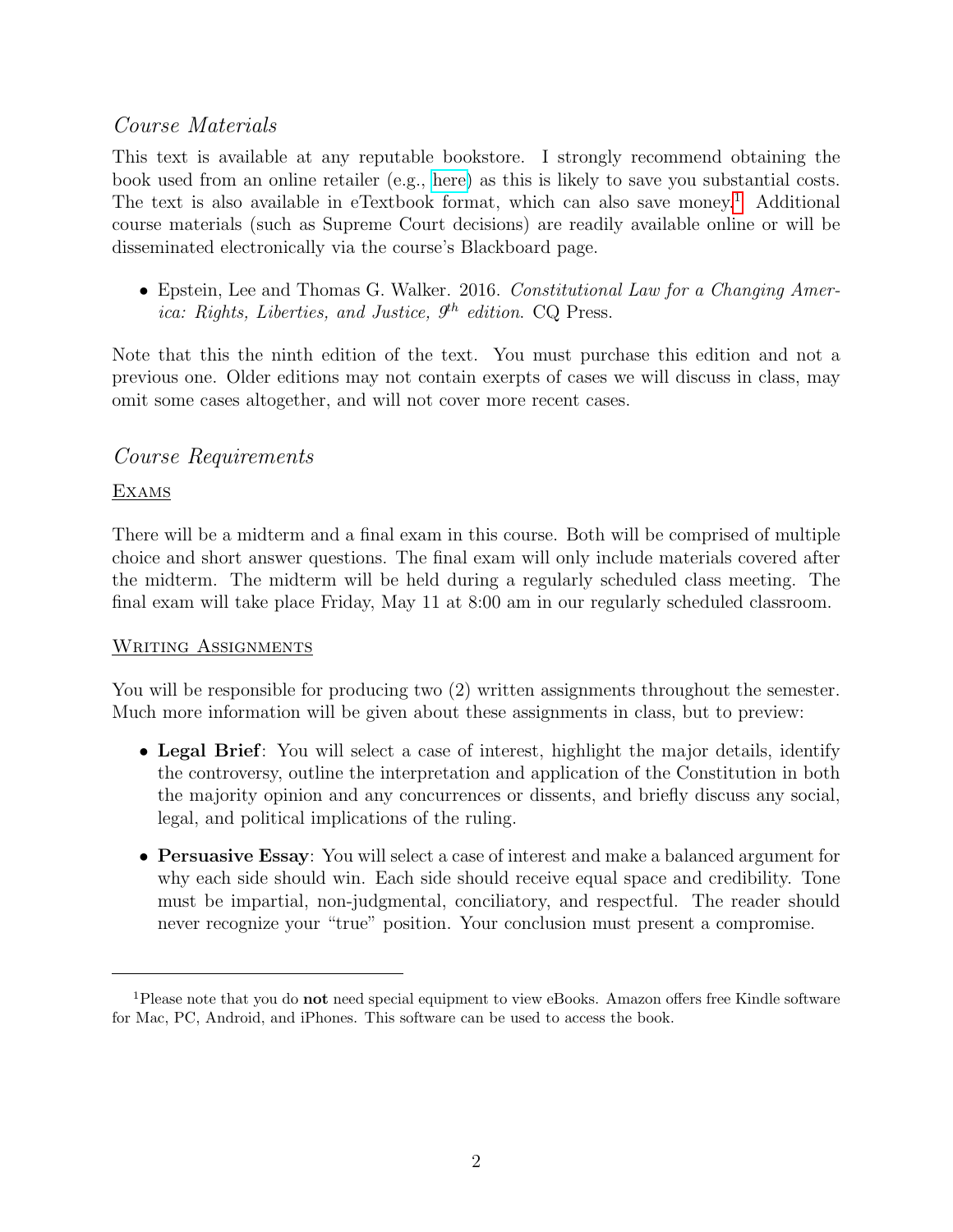#### Quizzes

There will be many short, in-class quizzes throughout the semester; your highest ten (10) quiz scores will count for your grade. These will be "pop" quizzes in the sense that they are not scheduled or announced beforehand. The format of these quizzes will vary. They will be used to assess comprehension of course materials.

#### **PARTICIPATION**

Participation is key in this course. Supreme Court rulings and the legal and political implications thereof are occasionally dense and difficult to understand. If you have a particular question, it is likely that another student does too. Each session will comprise of some lecturing, but will be mostly discussion-based. Students must come prepared and be ready to discuss all relevant materials. Although I will not take attendance in this course, it is expected that you attend each session and voluntarily contribute. Participation will be based on both the quality and quantity of your contributions.

Please note that the University requires that all students have a verified attendance at least once during the first two weeks of the semester for each course. If attendance is not verified, you will be dropped from the course and any financial aid will be adjusted accordingly. Please see<http://olemiss.edu/gotoclass> for more information.

# Grades

Your class performance will be evaluated upon the following criteria:

| Exams $(2 \tQ 20\% \teach)$          | $40\%$ |
|--------------------------------------|--------|
| Writing Assignments $(2 \tQ 20\%)$   | $40\%$ |
| Quizzes $(10 \t{0} \t{1}\t% \teach)$ | $10\%$ |
| Class Participation                  | $10\%$ |

The grading scale follows the University's Plus-Minus rubric:

| A     | 93-100%     | $A -$       | $90 - 92\%$ |
|-------|-------------|-------------|-------------|
| $B+$  | 87-89%      | B.          | 83-85%      |
| $B -$ | 80-82\%     | $C_{+}$     | 77-79%      |
| C     | 73-76%      | $C_{\rm -}$ | 70-72%      |
| D     | $60 - 69\%$ | F           | $0 - 59\%$  |

# Course Policies

#### GENERAL STATEMENT

You are responsible for informing yourself of all departmental, college, and university policies governing your conduct in this course. This includes, but is not limited to, policies relating to plagiarism/academic integrity and the accommodation of students with documented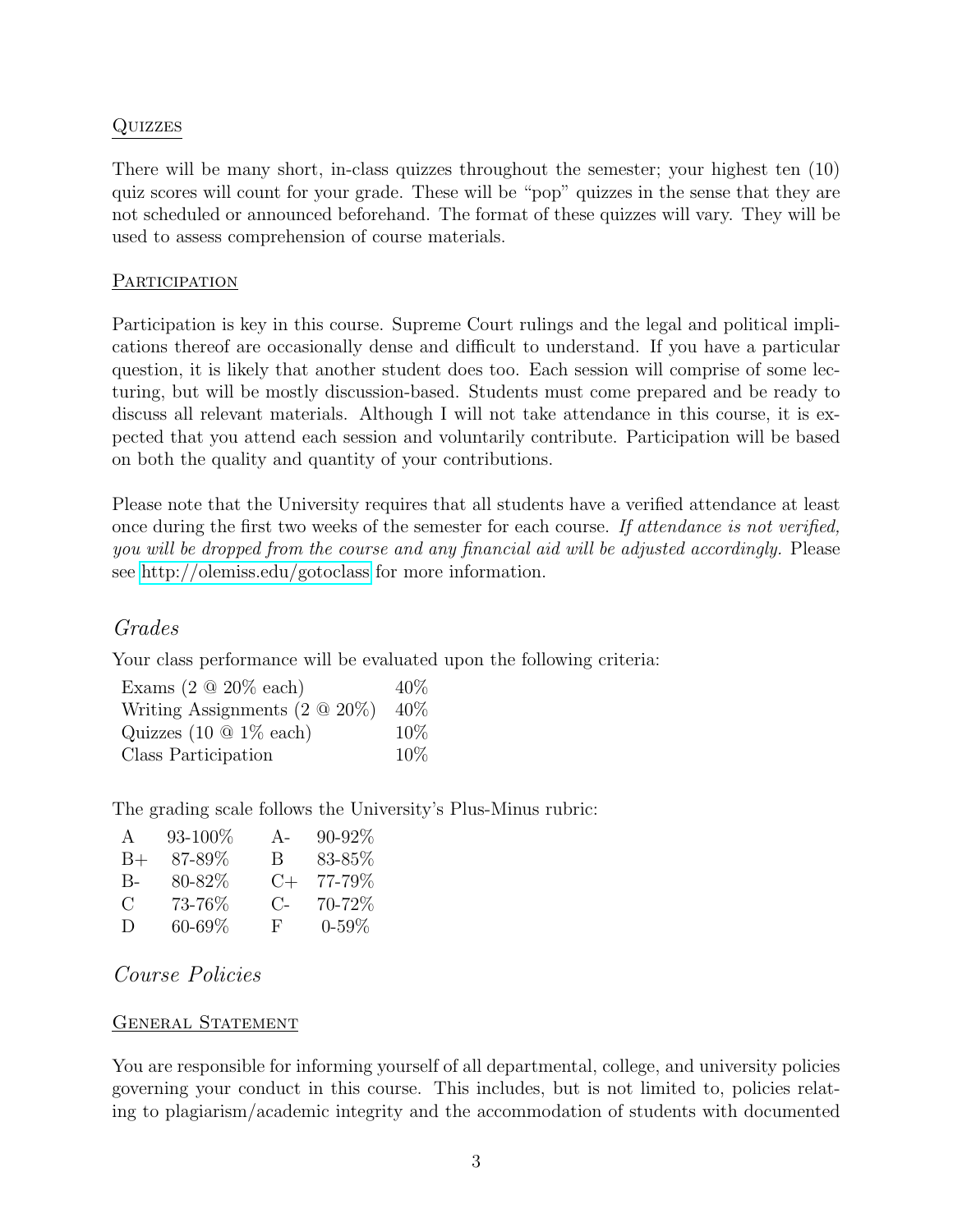disabilities.

### Course Communications

Updates and additional materials will be sent out via email or our course's Blackboard page. Please alter your Blackboard settings such that you are notified when announcements are posted.

#### INSTRUCTOR AVAILABILITY

If you have any questions, quips, queries, qualms, comments, or concerns, please contact me via email. Be certain to include "POL 307" in the subject line along with a substantive topic. Please include an appropriate salutation (e.g., please do not begin an email with "hey") and an email signature that includes your first and last name (so I know to whom I'm responding!). I will endeavor to respond to all email messages within 12 hours on weekdays and 24 hours on weekends. If you have not received a response within 24 hours, please resend your message. For time sensitive matters, resend your message after 12 hours.

I will be available immediately following class on Mondays and Wednesdays. All other office hours will be by appointment. If you would like to meet, please send a message with 2 or 3 suggested meeting times and I can confirm which works best for me. I am very flexible in regard to meeting times and locations.

### ATTENDANCE POLICY

I do not take attendance. But, please see the Participation section above for expectations regarding attendance.

### Grade Appeals

All grading concerns should be brought to me in person or submitted via email with a concise statement expressing why you believe your grade should be altered. All concerns – arithmetic or otherwise – must be raised within one week of when the grade was posted. No grade challenges will be entertained after one week. I reserve the right to reduce points on any grade appeal.

### Academic Honesty

This course has a zero tolerance policy in regards to academic dishonesty. Academic dishonesty is defined as conduct that violates any of the following principles: (a) supplying or using work or answers that are not one's own (this includes mis-citing a source); (b) providing or accepting assistance with completing assignments or examinations beyond collaborative learning; or (c) interfering through any means with anothers academic work. Collaborative learning (i.e., working or studying with your peers) in this course is encouraged, but if you study together, you must produce your own work. This includes not submitting verbatim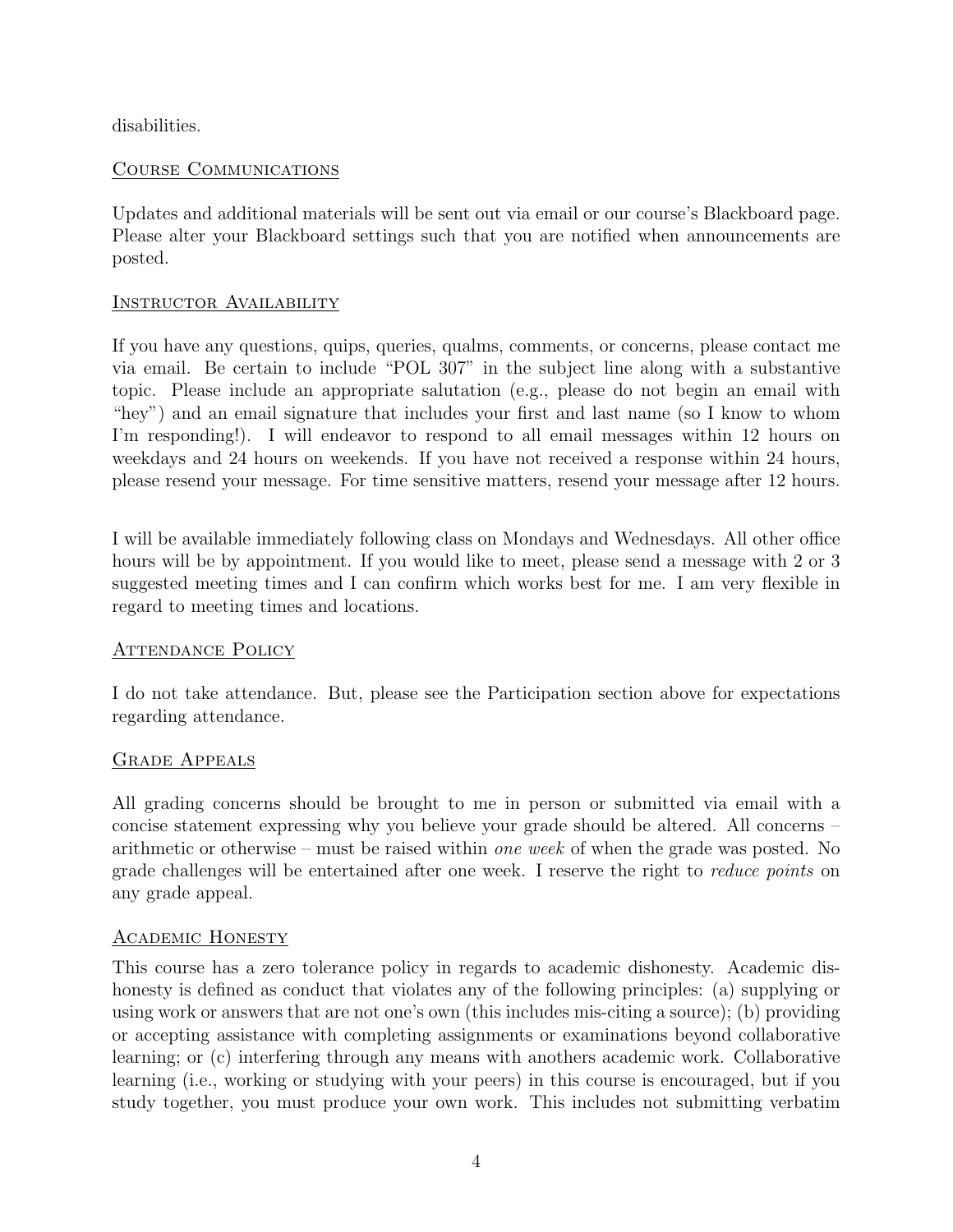or near-verbatim answers to assignments. To do so violates both the spirit and the letter of academic integrity. The penalties for dishonesty will vary from getting 0 points on an individual assignment up to getting a 0.0 grade for the entire semester. All instances of academic dishonesty will be reported to your college and department.

If you are not sure a certain action will be considered academically dishonest, it is in your best interest to assume it is until told otherwise. Please feel free to ask if any action will be considered academic dishonesty in this course. And, remember that what may be acceptable in this course may be inappropriate in another, and vice versa. Additionally, consult the University [M Book](http://conflictresolution.olemiss.edu/wp-content/uploads/sites/2/2014/09/MBOOK20153.pdf) for more information.

#### STATEMENT ON DISABILITIES

The University of Mississippi is committed to the creation of inclusive learning environments for all students. If there are aspects of the instruction or design of this course that result in barriers to your full inclusion and participation or to accurate assessment of your achievement, please contact the course instructor as soon as possible. Barriers may include, but are not necessarily limited to, timed exams and in-class assignments, difficulty with the acquisition of lecture content, inaccessible web content or the use of non-captioned or non-transcribed video and audio files. You must also contact Student Disability services at 662-915-7128 so that office 1) provide you with an Instructor Notification form, 2) facilitate the removal of barriers and 3) ensure that you have equal access to the same opportunities for success that are available to all students.

All reasonable accommodations will be made in this course. I encourage students not only to take advantages of these services when appropriate, but to inform the instructor of any qualifying consideration as soon as possible. Accommodations for disabilities should be arranged well in advance of any student assessment. Please see [University Student Disability](sds.olemiss.edu) [Services](sds.olemiss.edu) for more information.

### Course Schedule

Daily reading assignments are listed in Table [1](#page-0-0) below. Reading assignments are listed according to the day on which the subject will be discussed. Thus, you should read the assigned material prior to the date listed. Note that some readings will be discussed across multiple class periods.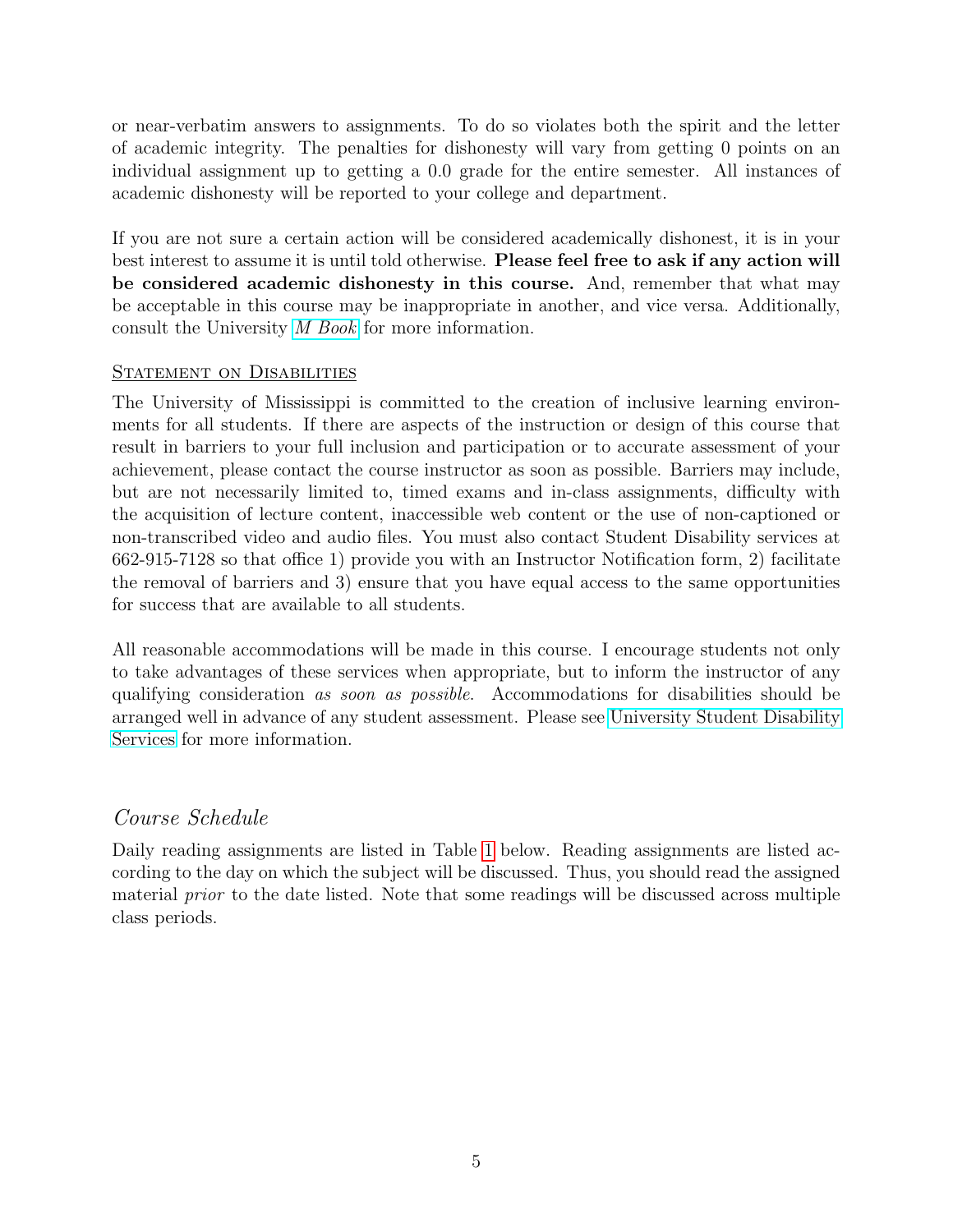| Date         | Topic & Required Readings                     |
|--------------|-----------------------------------------------|
| $22$ January | Course Introduction                           |
| 24 January   | The U.S. Supreme Court                        |
|              | Epstein & Walker (henceforth EW) p. $1-43$    |
| 26 January   | The U.S. Supreme Court (cont.)                |
| 29 January   | The Constitution                              |
| 31 January   | Incorporation of the Bill of Rights           |
|              | EW p. 66-86                                   |
|              | Religion                                      |
| 2 February   | Free Exercise                                 |
|              | EW p. 93-128                                  |
| 5 February   | Free Exercise (cont.)                         |
| 7 February   | Establishment I                               |
|              | EW p. 131-159                                 |
| 9 February   | Establishment II                              |
|              | EW p. 160-190                                 |
|              | Freedom of Expression                         |
| 12 February  | Legal Standards                               |
|              | EW p. 191-246                                 |
| 14 February  | Legal Standards (cont.)                       |
| 16 February  | Context & Content & Context                   |
|              | EW p. 247-275, 284-295                        |
| 19 February  | Content $&$ Contexts (cont.)                  |
| 21 February  | Content $&$ Contexts (cont.)                  |
| 23 February  | Freedom of Press                              |
|              | EW p. 294-320                                 |
| 26 February  | The Limits of Expression: Libel and Obscenity |
|              | EW p. 321-362                                 |
|              | DUE DATE: Legal brief                         |
| 28 February  | Limits $(cont.)$                              |
| 2 March      | Internet                                      |
|              | EW p. 363-378                                 |
| 5 March      | Guns & Midterm Exam prep                      |
| 7 March      | <b>MIDTERM EXAM</b>                           |
|              | <b>Rights of the Criminally Accused</b>       |
| 9 March      | Searches & Seizures                           |
|              | EW p. 463-498                                 |
| 12 March     | NO CLASS [SPRING BREAK]                       |
| 14 March     | <b>NO CLASS [SPRING BREAK]</b>                |
| 16 March     | NO CLASS [SPRING BREAK]                       |
| 19 March     | Searches $&$ Seizures (cont.)                 |
| 21 March     | Search and Seizures (cont.)                   |
| 23 March     | <b>Exclusionary Rule</b>                      |

Table 1: Course Schedule